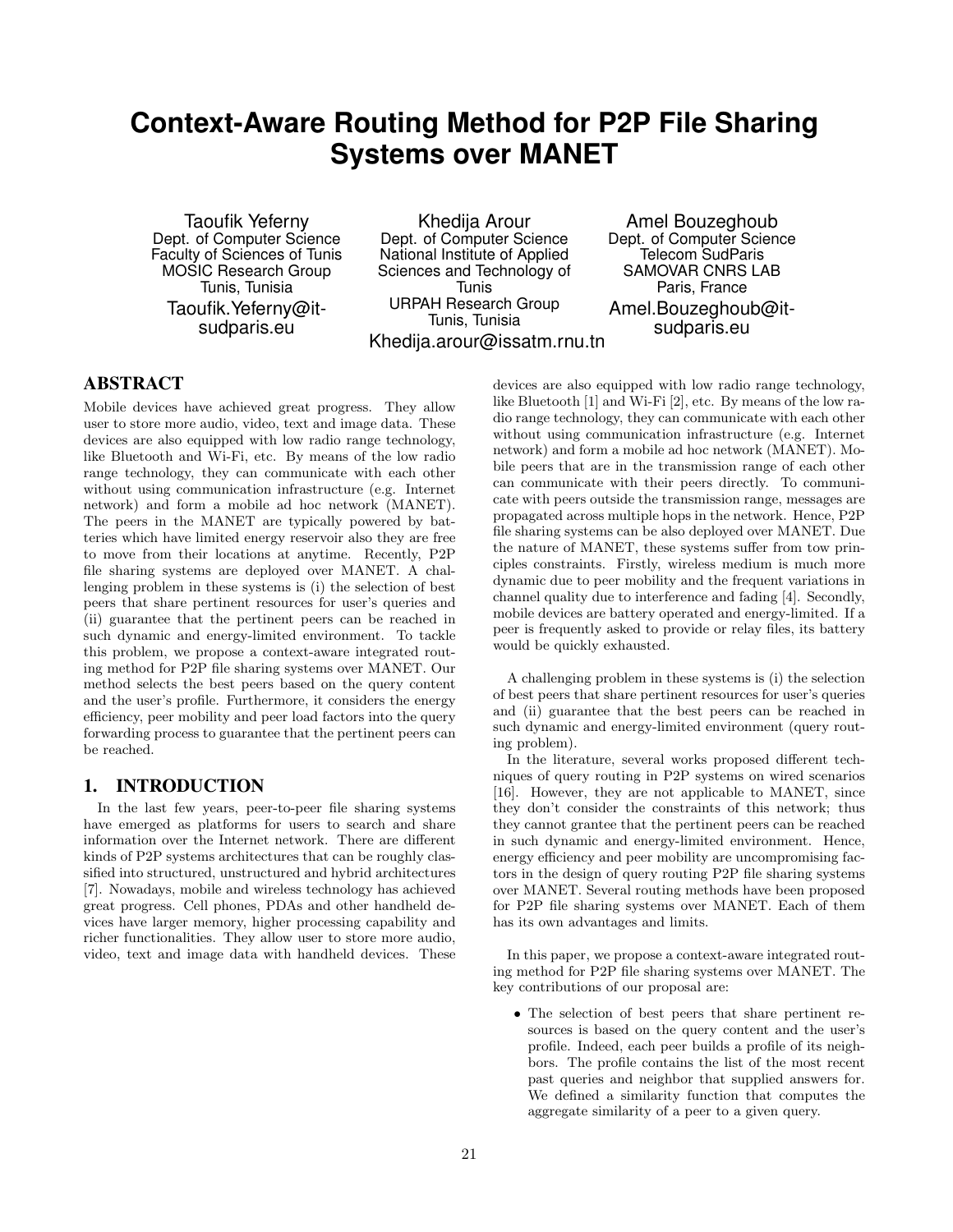• Our routing method takes into account the constraints of MANET environment to guarantee that the best peers can be reached. Hence, we defined a Link stablity function that combines the peer mobility and battery energy factors to compute the stability of link between two peers. In addition, we defined a function to guarantee a load balancing and palliate the congestion problem.

The rest of the paper is organized as follows. In Section 2, we present a critical overview of query routing methods in P2P systems over MANET. Section 3 discusses our approach. Section 4 concludes with some proposed direction for further works.

# 2. RELATED WORK

In the literature there are several points of view of the routing problem in unstructured P2P systems over MANET. Bin Tang et al [15] classify the existing approaches for unstructured P2P systems over MANET into layered or integrated design approaches.

# 2.1 Layered design approach

The layered design decouples functionalities of the application layer and the network layer, which enables independent development of protocols at the two layers. In this design, routing protocol at application layer (for example, Gnutella) are operated on top of an existing MANET routing protocol at network layer. This design is similar to the approach in the Internet, which layers a P2P protocol on top of the existing IP infrastructure. The routing protocol at the application layer selects the overlay neighbor to forward the search query then it uses an existing routing protocol at the network layer (i.e. DSR [8], AODV [11], DSDV [12], etc) to localize this neighbor. However, due to peer mobility, these overlay neighbors may not reflect the current physical topology of the ad hoc network, and thus may need a multihop route to be reached. As a result, each such overlay hop required by Gnutella at the application layer could result in a costly flooding-based route discovery by the multi-hop routing protocol.

# 2.2 Integrated design approach

MANETs are a limited resource environment where the performance can be more important than portability and separation of functionalities. Hence, integrated design approach is proposed as alternative to layered design approach. In integrated design, routing protocol at the application layer is integrated with a MANET routing protocol at the network layer. In the literature, there are several integrated approaches.

A first idea consists to build an efficient unstructured P2P overlay over MANET. In this overlay connections between mobile peers are closely match the physical topology of the underlying MANET. To find relevant resources for a given search query, flooding technique is used. Andrew et al [9] propose a decentralized and dynamic topology control protocol called TCP2P. This protocol allows each peer in MANET to select a set of neighbors according to preference defined function that take into account the energy efficiency, fairness and incentive. After building the network topology, each peer routes the query to its neighbors regardless the query content. Although this protocol virtually controls the macroscopic usage of energy and establishes a stable link, in term of energy efficiency, fairness and incentive, between a source and destination peers. However, it does not compromise the satisfaction of user because queries are flooded regardless their content. Moreover, user's mobility is not considered.  $E - UnP2P$  method [14] builds an efficient overlay avoiding redundant links and redundant transmissions while ensuring connectivity among the peers, it introduces a rootpeer in the P2P network connecting all other peers. Each peer maintains connection with other closest peers such that it can reach the root-peer. Using the information of its directly connected and 2-hop away (logically) neighbor peers, each peer builds up a minimum-spanning tree to identify far away peers and builds up the overlay closer to the physical network. Thereafter, when a peer wants to retrieve a file, it sends the query to all of its neighbor peers.

A second idea consists to define a progressive search mechanism that allows to route the search queries to the best neighbors. In order to find content, a peer sends a query to its best neighbors, which, in turn, forward the query to their best neighbors and so on, until the query time-to-live (TTL) expires. To select the best neighbors a peer is based on some factors (i.e. Battery energy, signal power, neighbor velocity, neighbor's content, etc.). In Data Dissemination in Mobile P2P Networks [13] each peer maintains a global description of other peers' content (content synopses), and utilizes that synopses in order to route queries more efficiently. A peer that receives a query searches in its local collection. If it is not possible to answer this query, it calculates a score of peers from the global index then propagates the query to the peers, which have the greatest score. If there is no match between the query and the content synopses, the query is forwarded to a set of random neighbors. Content synopses must be updated whenever an object is added, deleted or its contents have changed, which generates a lot of message traffic and load charge of peers. Furthermore, this method does not consider the mobility and the energy factors. In enhancing peer-to-peer content discovery techniques over mobile ad hoc networks [4], the authors propose to improve the unstructured P2P over MANET using Gossiping [5] approach of MANET routing protocol. This is achieved by computing the forwarding probability of a link based on the network load. Indeed, if a peer want to send a query it computes the forwarding probability for a given neighbor based on it computational load (the queue utilization of the neighbor) then forwards the query to neighbors with lower load. Significantly, this probability allows sending more messages to neighbors with lower load, while less messages are sent to saturated peers. This method grantees a load balancing between peers but it floods the query regardless its content. Furthermore, it does not consider the mobility and the energy factors.

# 3. PROPOSED APPROACH

In this paper, we consider the pure peer-to-peer systems (Gnutella system) over MANET and we propose new techniques that are more efficient than the Gnutella search. Flooding is a fundamental file search operation in pure peer-topeer (P2P) file sharing systems, in which a peer starts the file search procedure by broadcasting a query to a random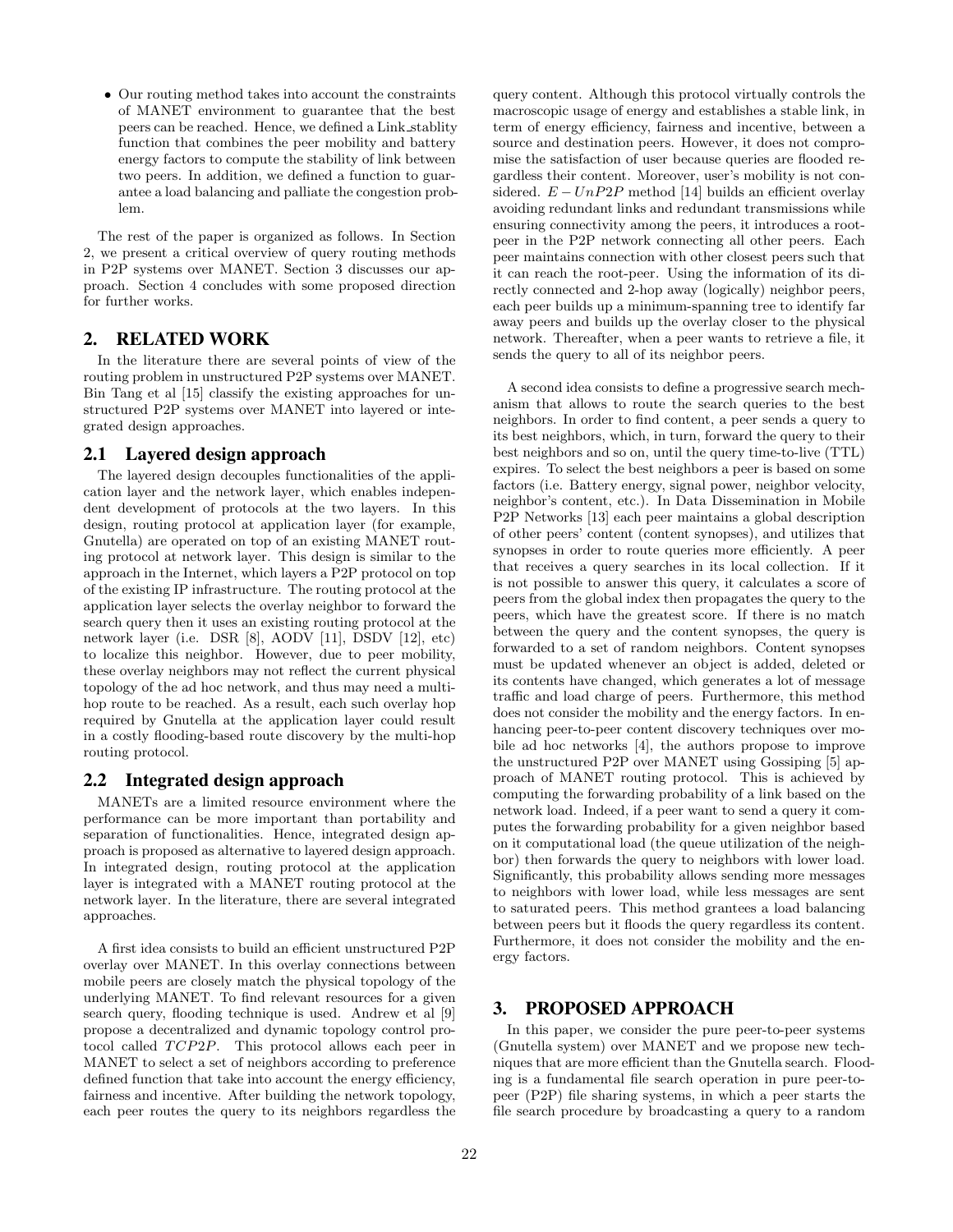set of its neighbors, who continue to propagate it with the same manner to their neighbors. This procedure repeats until a time-to-live (TTL) counter is decremented to 0. If a contacted peer has pertinent resources for the search query, it sends a query hit message to the source peer. The query hit message is routed back to the source peer through the reverse path of the query message. This solution generates a very large number of messages and it cannot quickly locate the request resource. Furthermore, query hits may not be received by the source peer due to the peer mobility and energy limitation. Indeed, peers in the reverse path of the query message may turn off or move out of the network.

In our approach, to find relevant resources for a specific user query a peer sends the query to its best neighbors, which, in turn, forward the query to their best neighbors and so on, until the query time-to-live (TTL) expires. Neighboring peers refer to those peers which are within the transmission range of the forwarding peer.

Assume that a peer  $p_i$  which has a set N of neighboring peers. Now the question is "How we determine the best k neighbors?", k is a user defined threshold and  $k \leq N$ . In the following, we present the different context features considered to select the best  $k$  neighbors for a given query q. Thereafter, we present our neighbors selection algorithm.

# 3.1 Context features

#### *3.1.1 User's profile and query content*

We consider the query content to help the querying peer to find the most relevant answers to its query quickly and efficiency. To achieve this, a peer estimates, for each query, which of its neighbors are more likely to reply to this query, and propagates the query message to those peers. To determine the pertinent neighbors, we compute the similarity between the query and each neighbors. Hence, each peer maintains a profile for each of its peers. The profile contains the list of the most recent past queries, that the specific peer that provided the answer for. Although logically we consider each profile to be a distinct list of queries, we use a single Queries table with (Query-peer) entries that keeps the most recent queries the peer has recorded.

For each query it receives, the receiver peer uses the profiles of its peers to find which ones are more likely to have documents that are relevant to the query. To compute the similarity, the receiver peer compares the query to previously seen queries and finds the most similar ones in the repository. To find the similarity between the queries, it uses the cosine similarity [10]. Thereafter, we compute an aggregate similarity of a peer to a given query. The aggregate similarity of peer  $n_i$  to query q that peer  $p_i$  computes is:

$$
Psim_{p_i}(n_j, q) = \sum_{q_k \text{ was answered by } n_j} Cosine(q_k, q)
$$
\n(1)

#### *3.1.2 Link stability*

We defined a Link stablity function that combines the peer mobility and battery energy factors to compute the stability of link between two peers. Before describing our function, we present two principle metrics. The first one takes into account the peer mobility factor to predict lifetime of a link between tow peers. The second one predicts the remaining battery energy of a given peer.

#### *Peer mobility*

In MANET environment peers are free to move from their location at anytime. In our approach we consider this important factor, thus we predict the lifetime of a link between the forwarding peer and its neighbors. To predict the lifetime of a link  $i - j$  between the peer  $p_i$  and its neighbor  $n_i \in N$  we are based on the RABR protocol [3] functions. This protocol operates at network layer. It predicts the lifetime of a link  $i-j$  using a metric called the "affinity"  $a_{ij}$  and it is a measure of the time taken by peer  $n_i$  to move out of the range of peer  $p_i$ . Peers exchange beacons periodically. Peer  $p_i$  periodically samples, for every  $\Delta_t$  time units, the strength of the beacon signals received from peer  $n_i$ . The rate of change of signal strength is given as:

$$
\Delta(S_{ij}) = \frac{S_{ij}(current) - S_{ij}(prev)}{\Delta_t}
$$
 (2)

The above quantity is then averaged over the last few samples to obtain  $\Delta(S_{ij}(ave))$ . Hence, based on this metric we define a link lifetime measure  $Lifetime(i - j)$ , which computes the time taken by peer  $n_i$  to move out of the range of peer  $p_i$ , as follows:

$$
Lifetime(i-j) = \begin{cases} \Delta(S_{ij}(ave)) & if \quad \Delta(S_{ij}(ave)) \ge 0\\ \frac{S_{thresh} - S_{ij}(current)}{\Delta(S_{ij}(ave))} & otherwise \end{cases}
$$
(3)

### *Battery energy*

The calculation of energy level is important to determine the battery level of every peer during active data transmission. We assume that the battery level of a wireless peer decreased when the peer initiated data transmission or when the peer forwards packets. A peer gets killed (disconnected) if the battery power finishes. To predict the remaining battery power we assume that the transmit power is fixed. As in [6], energy required for each operation like receive, transmit, broadcast, discard on a packet is given by:

$$
E(packet) = b \times (packet\_size) + c \tag{4}
$$

Coefficient b denotes the packet size dependent energy consumption whereas  $c$  is a fixed cost that accounts for acquiring the channel and for MAC layer control negotiation. Each peer has to maintain a table to record the remaining energy of its neighboring peer. This data is used by the peer to predict the remaining energy of the neighboring peer  $n_i$ . Assume the remaining energy, of a neighbor peer at time t1 and t2 are rengy $1(n_i)$  and rengy $2(n_i)$ . The prediction of remaining energy of this peer at time  $t$  is given by

$$
rengy(nj) = rengy2(nj)
$$
  
+
$$
[(rengy2(nj) - rengy1(nj))/(t2 - t1)] \times (t - t2)
$$
  
(5)

Every peer has to calculate the rengy by itself and sends it to its neighbors.

We combine the lifetime and the remaining energy metrics to define our function Link stability. This metric calculates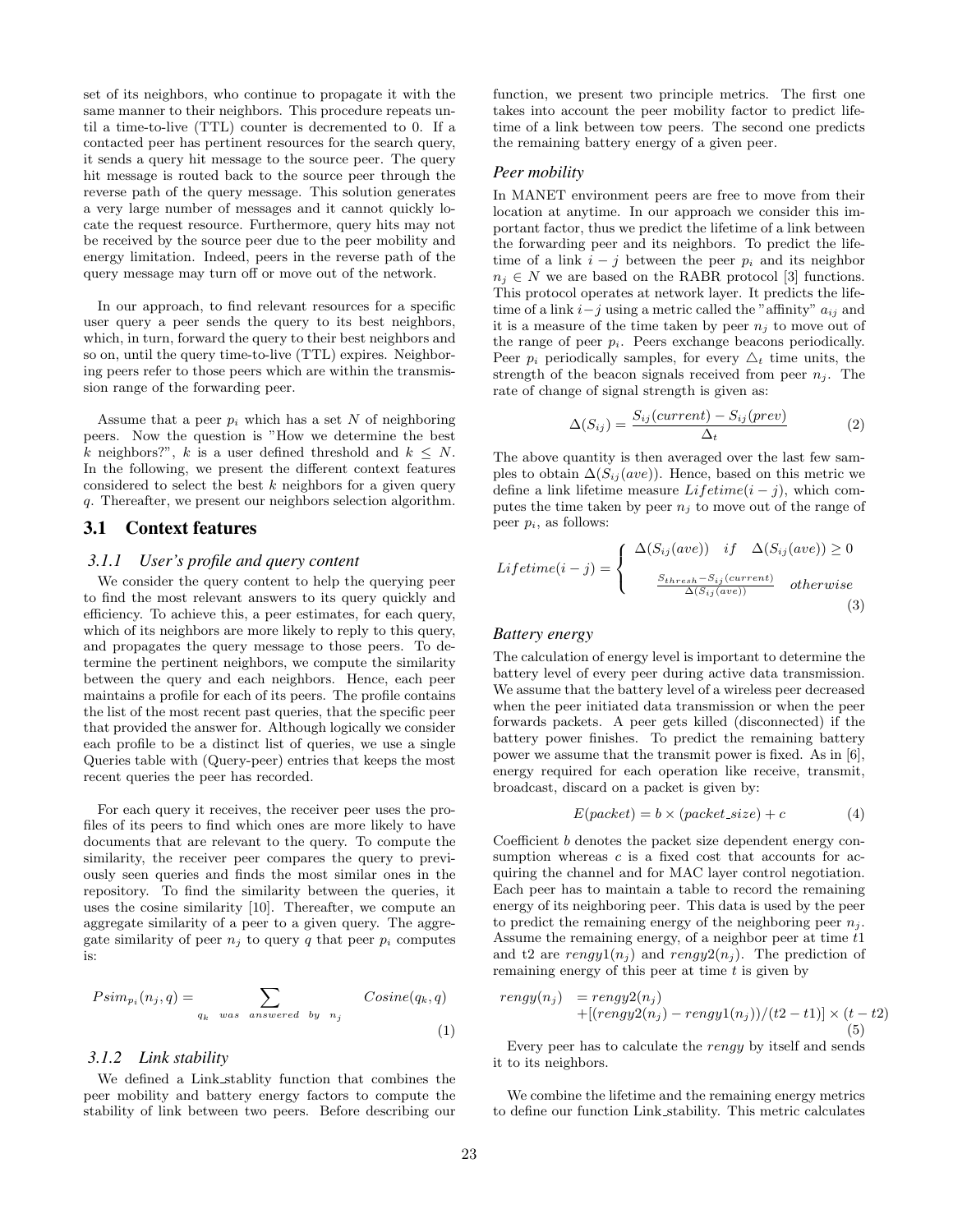the time taken by peer  $n_j$  to move out of the range of peer  $p_i$ or the battery power of  $n_j$  finishes. The Link\_stability $(i-j)$ of a link  $i - j$  between the peer  $p_i$  and its neighbor  $n_j$  is computed as follows:

$$
Link\_stability(i-j) = Min(rengy(n_j), Lifetime(i-j))
$$
\n(6)

Where,  $rengy(n<sub>i</sub>)$  is the remaining energy of the neighbor  $n_i$ .

#### *3.1.3 Peer load*

A vital part of the optimal network is the load balancing. For instance, job completion becomes complex, if huge load is given to the peers with less processing capabilities. There is a possibility of load imbalance due to that the computing/processing power of the systems are non-uniform few peers may be idle and few will be overloaded. A peer which has high processing power finishes its own work quickly and is estimated to have less or no load at all most of the time. However, if we send queries only to peers that have hight processing capabilities data packets will take routes that could introduce more delay hence increasing latency. With proper ways to transferring traffic load onto routes that are relatively less congested can result in overall better throughput and reduced latency. An important parameter indicates the line congestion is the queue utilization of the neighbor (i.e. Number of packets waiting in queue), a high count indicates line congestion. We define a Peer Load function based on the  $CPU$  capabilities and the queue utilization of the neighbor. The Peer-Load of a neighbor  $n_i$  is calculated as follows:

$$
Peer\_Load(n_j) = cpu \times (1 - u)
$$
 (7)

where *cpu* is the processing power and  $0 \le u \le 1$  is the queue utilization of the neighbor  $n_i$ . This function allows to send more messages to neighbors with lower load, while less messages are sent to saturated peers.

# 3.2 Neighbors selection algorithm

To select its K best neighbors, the forwarding peer  $p_i$ ranks its neighbors according to a Preference function that we define. Thereafter, it selects the first  $k$  neighbors, which have the greatest score. Our Preference function computes the score of each neighbor  $n_j$  for a given query  $q$ , as a weighted arithmetic sum of Link stability, Peer Load and Psim metrics:

$$
Pref(n_j) = \alpha 1 \times Link\_stability(i - j) + \alpha 2 \times Peer\_Load(n_j) + \alpha 3 \times Psim_{P_i}(n_j, q)
$$

where  $\alpha$ 1,  $\alpha$ 2 and  $\alpha$ 3 represent the relative importance of these three metrics.

# 4. CONCLUSION AND FUTURE WORKS

We have presented a novel context-aware integrated routing method for P2P file sharing systems over MANET. Our method selects the best peers based on the query content and the user's profile. Furthermore, it considers the energy efficiency, peer mobility and peer load factor into the query forwarding process to guarantee that the pertinent peers can be reached. As the future work, we plan to implement the proposed method and evaluate its retrieval effectiveness and routing efficiency.

# 5. REFERENCES

- [1] Bluetooth. http://simple.wikipedia.org/wiki/Bluetooth, March, 2012.
- [2] Wifi. http://simple.wikipedia.org/wiki/Wifi, March, 2012.
- [3] S. Agarwal, A. Ahuja, J. P. Singh, and R. Shorey. Route-lifetime assessment based routing (rabr) protocol for mobile ad-hoc networks. In  $ICC(3)$ , pages 1697–1701, 2000.
- [4] D. N. da Hora, D. F. Macedo, L. B. Oliveira, I. G. Siqueira, A. A. F. Loureiro, J. M. Nogueira, and G. Pujolle. Enhancing peer-to-peer content discovery techniques over mobile ad hoc networks. Comput. Commun., 32(13-14):1445–1459, Aug. 2009.
- [5] M. Dietzfelbinger. Gossiping and broadcasting versus computing functions in networks. In STACS 97, volume 1200, pages 189–200. Springer Berlin / Heidelberg, 1997.
- [6] N. Gupta, K. Bafna, and N. Gupta. 2011 international conference on information and network technology. In 2011 Seventh International Conference on Mobile Ad-hoc and Sensor Networks (MSN), volume 4. IACSIT Press, 2011.
- [7] H. Jin, X. Ning, H. Chen, and Z. Yin. Efficient query routing for information retrieval in semantic overlays. In Proceedings of the 21st Annual ACM Symposium on Applied Computing, pages 23–27, Dijon, France, April 23–27 2006. ACM Press.
- [8] D. B. Johnson, D. A. Maltz, and J. Broch. Dsr: The dynamic source routing protocol for multi-hop wireless ad hoc networks. In In Ad Hoc Networking, edited by Charles E. Perkins, Chapter 5, pages 139–172. Addison-Wesley, 2001.
- [9] A.-H. Leung and Y.-K. Kwok. On topology control of wireless peer-to-peer file sharing networks: energy efficiency, fairness and incentive. In World of Wireless Mobile and Multimedia Networks, 2005. WoWMoM 2005. Sixth IEEE International Symposium on a, pages 318 – 323, june 2005.
- [10] J. Makhoul, F. Kubala, R. Schwartz, and R. Weischedel. Performance measures for information extraction. In Proceedings of DARPA Broadcast News Workshop, pages 249–252, Herndon, VA, February 1999.
- [11] C. Perkins, E. Belding-Royer, and S. Das. Ad hoc on-demand distance vector (aodv) routing, 2003.
- [12] C. E. Perkins and P. Bhagwat. Highly dynamic destination-sequenced distance-vector routing (dsdv) for mobile computers. In Proceedings of the conference on Communications architectures, protocols and applications, SIGCOMM '94, pages 234–244, New York, NY, USA, 1994. ACM.
- [13] T. Repantis and V. Kalogeraki. Data dissemination in mobile peer-to-peer networks. In Proceedings of the 6th international conference on Mobile data management, MDM '05, pages 211–219, New York, NY, USA, 2005. ACM.

(8)